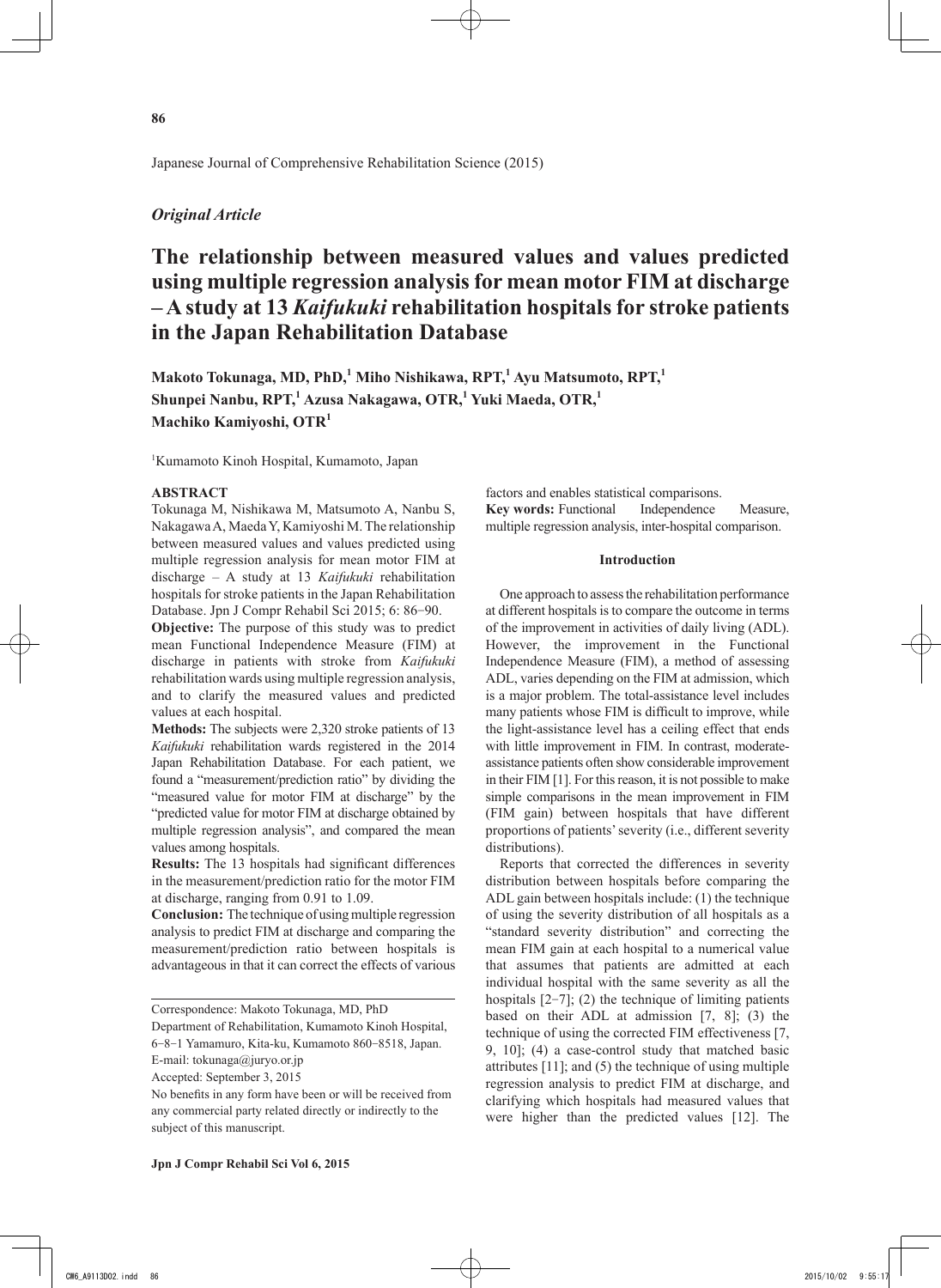techniques in (1) to (4) are either corrections only based on the ADL at admission or corrections only based on age and the ADL at admission, whereas (5) has the advantage of being able to correct the effects of various factors.

Jeong et al. [12], who used the technique in (5), predicted FIM at discharge by using five items: the ages of stroke patients in rehabilitation hospitals, the pre-onset modified Rankin Scale (mRS), number of days from onset to admission, the sum of 13-item scores for motor FIM at admission (motor FIM at admission), and the sum of 5-item scores for cognitive FIM at admission (cognitive FIM at admission), as explanatory variables. "Good" was defined as patients whose measured FIM at discharge was  $+6$  or more points than predicted, "fair" as patients where it was from  $-4$  points to  $+5$  points, and "poor" as patients where it was  $-5$  or less, and the proportions of good/ fair/poor patients were compared between 12 hospitals (basic attribute data are not shown in this study). However, the hospital ranking with a large "good" proportion and the hospital ranking with a low "poor" proportion did not coincide, and a statistical comparison was not performed. We chose not to categorize quantitative variables into qualitative variables, but to statistically compare the ratios between the measured FIM values at discharge and the predicted values among hospitals.

The purpose of this study was to predict hospitals' mean FIM at discharge for stroke patients in *Kaifukuki* rehabilitation wards using multiple regression analysis, and to clarify the measured values and predicted values at each hospital.

## **Subjects and Methods**

We used patient data from the Japan Rehabilitation Database. The goal behind the creation of the Japan Association of Rehabilitation Database, which was established in September 2012, is to construct and use a rehabilitation database to help improve rehabilitation medicine and care [13]. The groups which comprise the Japan Association of Rehabilitation Database are: the Japanese Association of Rehabilitation Medicine, the Japanese Physical Therapy Association, the Japanese Association of Occupational Therapists, and the Japanese Association of Speech-Language-Hearing Therapists. Data on patients who have suffered stroke, hip fracture, or spinal cord injury are collected from participating institutions throughout Japan.

The present epidemiologic study is a retrospective design. The number of patients registered in the May 2015 Japan Rehabilitation Database (stroke in *Kaifukuki* rehabilitation wards) [13] was 6,322. The number was narrowed down to 2,735 patients by applying the following conditions: number of days from onset to admission: 5 to 80; length of hospital stay in *Kaifukuki* rehabilitation wards: 10 to 240; motor FIM score at admission: 13 to 90 points; the sum of the number of units of physical therapy, occupational therapy, and speech-language-hearing therapy during hospital stay (total training units): 10 or more units; and pre-onset mRS has been entered. Of these, 2,320 patients from 13 hospitals (Hospital A to Hospital M) which registered 50 or more cases, were used as the subjects of this study.

## **1. Basic attributes data**

At the 13 hospitals A to M, we investigated the means for age, pre-onset mRS, number of days from onset to admission, motor FIM score at admission, cognitive FIM score at admission, length of hospital stay, number of training units per day, total number of training units, and motor FIM score at discharge. The presence or absence of significant differences between the 13 hospitals was tested with the Kruskal-Wallis test (significance level of less than 5%).

## **2. Multiple regression analysis using motor FIM at discharge as a dependent variable**

Multiple regression analysis was performed with all patients using five items: age, pre-onset mRS, number of days from onset to admission, motor FIM score at admission, and cognitive FIM score at admission, as explanatory variables, and using motor FIM score at discharge as a dependent variable.

## **3. Measurement/prediction ratio of motor FIM at discharge**

For each patient, we found the measurement/prediction ratio by dividing the measured value for motor FIM score at discharge by the predicted value for motor FIM score at discharge obtained by multiple regression analysis. Then, whether or not hospitals had significantly different mean measurement/prediction ratios was tested with the Kruskal-Wallis test (significance level of less than 5%). If there was a significant difference, multiple comparison was subsequently performed with Scheffé's method.

In the Japan Rehabilitation Database, all personal information is converted to data to prevent identification of individuals. The present epidemiologic study was conducted based on the regulations of the institutional review board of the hospital to which the first author belongs and with the permission of an employee designated in advance by the institutional review board.

#### **Results**

Table 1 shows the mean values for basic attribute data at Hospitals A to M. The mean motor FIM (measured value) at discharge was in the range of 59.2 points (Hospital A) to 76.8 points (Hospital M), and there were significant differences among the 13 hospitals (Kruskal-Wallis test, *p*<0.001). There were also significant differences among the 13 hospitals in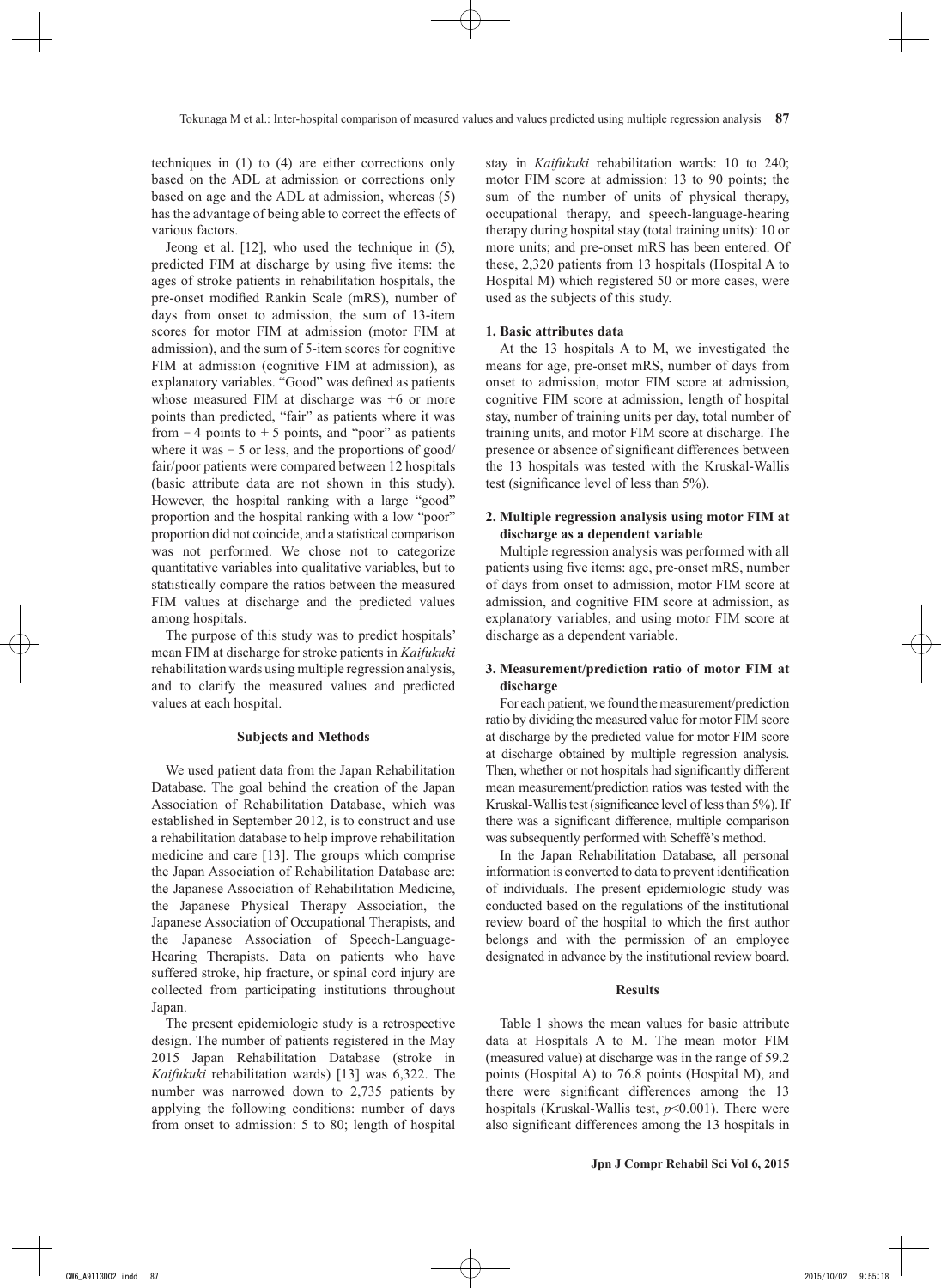|                                              | A    | B                   | C    | D    | E    | F    | G    | H                                                       | Ι.  | J         | K   | L                                                                | М    | Significance                                                                               |
|----------------------------------------------|------|---------------------|------|------|------|------|------|---------------------------------------------------------|-----|-----------|-----|------------------------------------------------------------------|------|--------------------------------------------------------------------------------------------|
| Number of patients                           | 456  | 331                 | 319  | 272  | 221  | 209  | 123  | 75                                                      | 74  | 71        | 60  | 55                                                               | 54   | $p \le 0.001$                                                                              |
| Age                                          | 71.9 | 71.4                | 69.7 | 70.6 | 63.2 | 67.2 | 74.1 | 63.3                                                    |     | 67.5 72.1 |     | 68.4 70.7                                                        | 64.0 | p < 0.001                                                                                  |
| Pre-stroke modified Rankin<br>Scale          | 1.1  | 0.4                 | 0.6  | 0.9  | 0.1  | 0.3  | 0.9  | 0.1                                                     | 0.6 | 0.8       | 0.3 | 1.1                                                              | 0.2  | p < 0.001                                                                                  |
| Number of days from onset<br>to admission    |      |                     |      |      |      |      |      |                                                         |     |           |     | 32.9 36.6 44.6 23.3 29.7 36.9 36.1 32.9 32.5 37.5 27.4 39.9 31.9 |      | $p \le 0.001$                                                                              |
| Motor FIM score at<br>admission              |      |                     |      |      |      |      |      |                                                         |     |           |     |                                                                  |      | <b>34.8</b> 43.0 52.3 43.6 49.2 <b>59.0</b> 47.1 53.3 51.1 55.7 43.4 44.3 49.3 $p < 0.001$ |
| Cognitive FIM score at<br>admission          |      |                     |      |      |      |      |      |                                                         |     |           |     | 21.2 19.7 22.9 20.4 21.7 23.7 21.7 25.0 24.6 23.5 25.1 19.1 24.3 |      | p < 0.001                                                                                  |
| Length of stay                               |      |                     |      |      |      |      |      | 90.9 108.4 112.1 100.3 115.9 78.2 84.4 104.0 103.6 89.2 |     |           |     | 62.2 106.3 80.5                                                  |      | p < 0.001                                                                                  |
| Training dose per day                        | 2.9  | 6.3                 | 5.8  | 6.9  | 5.9  | 4.8  | 4.7  | 6.6                                                     | 7.1 | 7.3       | 4.5 | 4.9                                                              | 3.2  | p < 0.001                                                                                  |
| Total training dose                          | 270  | 695                 | 655  | 705  | 695  | 392  | 405  | 691                                                     | 748 | 664       | 281 | 529                                                              | 256  | p < 0.001                                                                                  |
| Measured value of motor<br>FIM at discharge  | 59.2 |                     |      |      |      |      |      |                                                         |     |           |     | 60.8 65.9 64.8 64.5 76.6 61.1 73.9 72.0 67.4 63.8 61.5           | 76.8 | p < 0.001                                                                                  |
| Predicted value of motor<br>FIM at discharge | 56.5 |                     |      |      |      |      |      |                                                         |     |           |     | 61.6 67.6 63.4 69.7 74.2 63.5 73.4 70.0 70.2 67.2 60.3 70.5      |      | p < 0.001                                                                                  |
| Measured/predicted                           |      | 1.04 0.96 0.96 1.01 |      |      | 0.91 |      |      |                                                         |     |           |     | 1.05 0.93 1.00 1.04 0.94 0.93 1.01 1.09                          |      | p < 0.001                                                                                  |

**Table 1.** Clinical characteristics in each hospital.

Numerical values other than number of patients and measured/predicted, mean value;

Underlined, Maximum and minimum values; Significance, significance among 13 hospitals (Kruskal-Wallis test);

A-M, each hospital; Measured/predicted, "measured motor FIM at discharge" divided by "predicted motor FIM at discharge".

age, pre-onset mRS, number of days from onset to admission, motor FIM at admission, cognitive FIM at admission, length of hospital stay, number of training units per day, and total training units.

Table 2 shows the results of multiple regression analysis using the motor FIM at discharge as the dependent variable. The prediction formula was significant ( $p$ <0.001), and the coefficient of determination adjusted for degree of freedom (*R*\*2), which is indicative of the extent to which the dependent variable can be explained by the explanatory variables, was 0.690. All five items were significant explanatory variables. The regression coefficient was negative with pre-onset mRS, age, and number of days from onset to admission (the greater these were, the lower the motor FIM at discharge was), and positive with motor FIM at admission and cognitive FIM at admission (the greater these were, the higher the motor FIM at discharge was).

Predicted values for motor FIM at discharge as obtained by multiple regression analysis ranged from 56.5 points (Hospital A) to 74.2 points (Hospital F) (Table 1). The "measurement/prediction ratio", found by dividing the measured values by the predicted values, ranged from 0.91 (Hospital E) to 1.09 (Hospital M). Measurement/prediction ratios were significantly different among the 13 hospitals (Kruskal-Wallis test, *p*<0.001). In multiple comparison, Hospital A and Hospital F had significantly higher measurement/ prediction ratios than Hospital E (Scheffé's method, *p*<0.05).

Figure 1 shows the relationships between predicted values and measured values. Hospital M had the

| Number of patients                             | 2,320                          |
|------------------------------------------------|--------------------------------|
| Explanatory variables                          |                                |
| Motor FIM at admission                         | 0.583 (0.575), $p < 0.001$     |
| Cognitive FIM at admission                     | $0.569(0.217), p \le 0.001$    |
| Pre-stroke modified Rankin Scale               | $-2.174(-0.111), p < 0.001$    |
| Age                                            | $-0.203$ (-0.109), $p < 0.001$ |
| Number of days from onset to admission         | $-0.147$ (-0.089), $p < 0.001$ |
| Constant                                       | 46.104                         |
| $P$ value                                      | p < 0.001                      |
| Adjusted coefficient of determination $R^{*2}$ | 0.690                          |

**Table 2.** Multiple regression analysis to predict motor FIM at discharge.

FIM, Functional Independence Measure;

Numerical value for explanatory variables, coefficient of regression (standardized partial regression coefficient).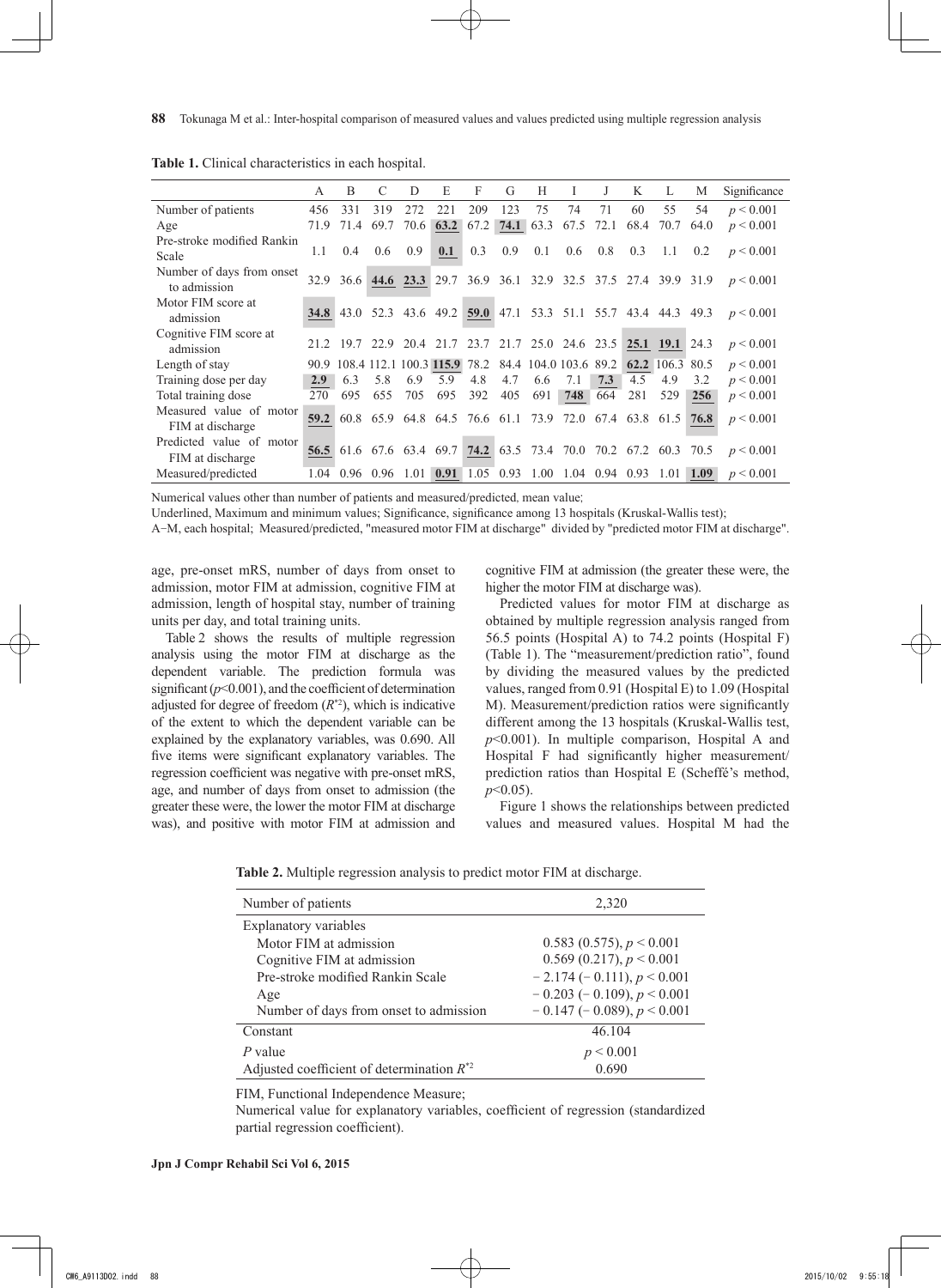highest measurement/prediction ratio, and Hospital E had the lowest measurement/prediction ratio. The other hospitals had predicted and measured values that were substantially equivalent to each other.

#### **Discussion**

The present study shows that the "measurement/ prediction ratio" of motor FIM at discharge varied, from 0.91 to 1.09, among the 13 hospitals studied.

Hospitals with a higher "measurement/prediction



**Figure 1.** Relationship between predicted value and measured value of motor FIM at discharge. A-M: each hospital.

ratio" for motor FIM at discharge are regarded as having better quantities or qualities of rehabilitation, but Hospital M, which had the highest measurement/ prediction ratio, had the least total rehabilitation units. The question of whether the quality of rehabilitation at Hospital M is high will need to be clarified in the future.

Though quite a few reports have used multiple regression analysis to predict FIM at discharge in stroke patients, the purpose of these reports was to predict individual outcomes, with the exception of the report from Jeong et al. [12].

Table 3 shows a comparison of the five kinds of techniques for comparing the improvement in ADL between hospitals with different ADL at admission. The technique of using multiple regression analysis to predict FIM at discharge and comparing the measurement/prediction ratios between hospitals is advantageous in that it can correct the effects of various factors and enables statistical comparisons.

Limitations of the present study include the following. First, the question of whether the results of inter-hospital comparison using multiple regression analysis are reliable depends on the prediction accuracy of the multiple regression analysis. The adjusted coefficient of determination (indicative of the extent to which the dependent variable can be explained by the explanatory variables) was 0.690, which is not necessarily satisfactory. But this figure is similar to other reports using multiple regression analyses. In the review of Heinemann et al. [14], the coefficient of determination for multiple regression analysis was on the order of 0.46 to 0.73. At this level,

| Methods                                                | Standard severity<br>distribution | Limiting patients                    | Corrected FIM<br>effectiveness                                             | Case-control study                                                              | Multiple regression<br>analysis |  |
|--------------------------------------------------------|-----------------------------------|--------------------------------------|----------------------------------------------------------------------------|---------------------------------------------------------------------------------|---------------------------------|--|
| References                                             | $2 - 7$                           | 7,8                                  | 7, 9, 10                                                                   | 11                                                                              | 12, this study                  |  |
| Comparison among<br>many<br>hospitals                  | possible                          | possible                             | possible                                                                   | impossible<br>(two hospital<br>comparison)                                      | possible                        |  |
| Subjects                                               | all patients                      | some patients                        | full score of FIM at<br>admission and<br>negative FIM gain<br>are excluded | some patients                                                                   | all patients                    |  |
| Number of patients needed                              | many are needed to<br>stratify    | many are needed to<br>limit patients | many are desirable                                                         | one hospital needs<br>several times more<br>patients than the<br>other hospital | many are desirable              |  |
| Simultaneous correction of<br>age and ADL at admission | possible                          | difficult                            | impossible                                                                 | possible                                                                        | possible                        |  |
| Correction<br>of<br>numerous<br>factors                | impossible                        | impossible                           | impossible                                                                 | impossible                                                                      | possible                        |  |
| Usage for other than ADL<br>improvement comparison     | possible                          | possible                             | impossible                                                                 | possible                                                                        | impossible                      |  |
| Is correction always<br>possible?                      | possible                          | impossible                           | possible                                                                   | possible                                                                        | possible                        |  |
| Statistical comparison                                 | impossible                        | possible                             | possible                                                                   | possible                                                                        | possible                        |  |

**Table 3.** Methods to compare ADL improvements among hospitals with different mean ADL at admission.

Usage for other than ADL improvement, mean length of stay and mean discharge rate can be compared among hospitals; bold figure, the merit of the method.